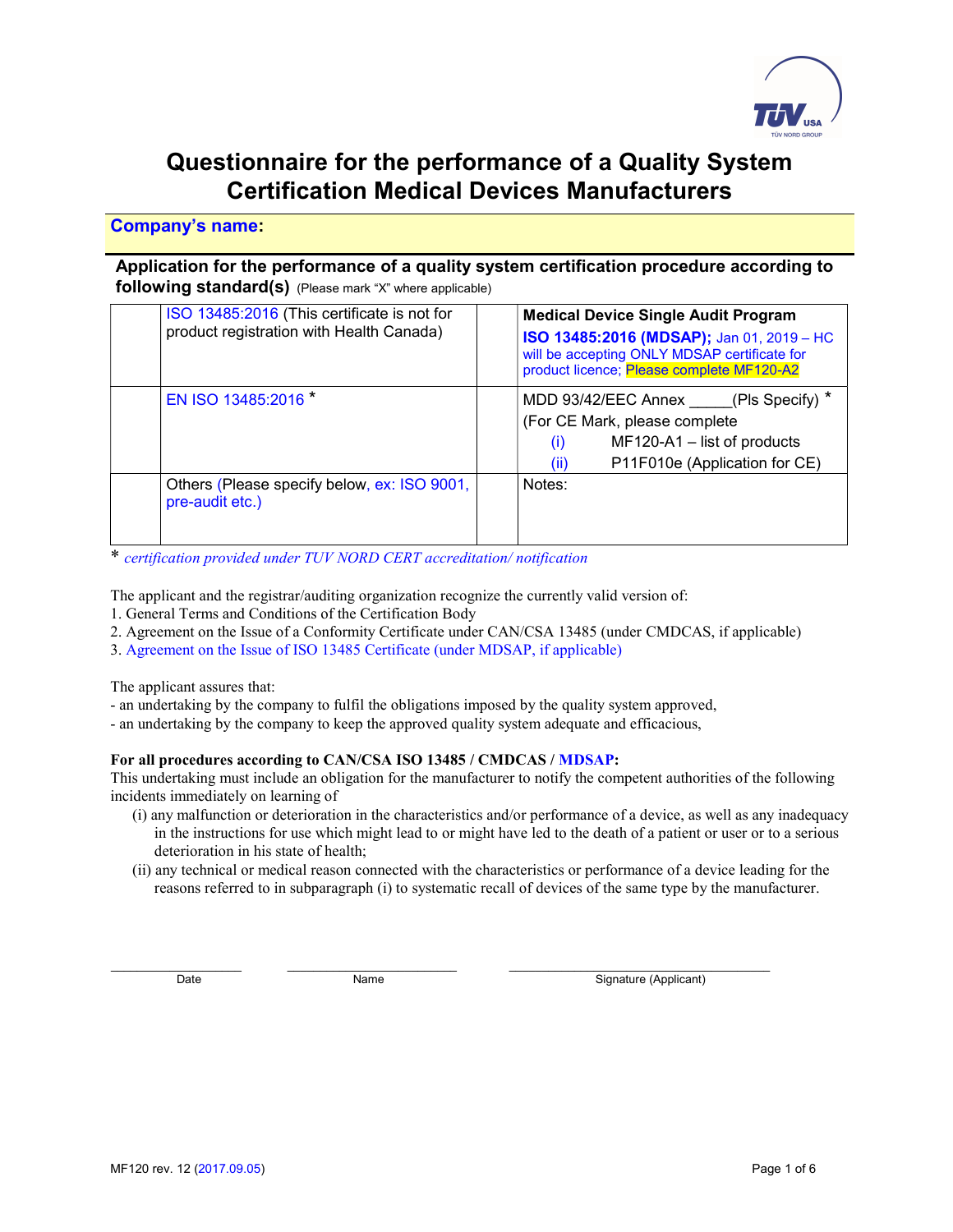

# **QUESTIONNAIRE**

| <b>Company's name</b><br>(complete name)                                                                                                                                                             |                                                                                                                                                                |                        |           |            |
|------------------------------------------------------------------------------------------------------------------------------------------------------------------------------------------------------|----------------------------------------------------------------------------------------------------------------------------------------------------------------|------------------------|-----------|------------|
| Street, No.:                                                                                                                                                                                         |                                                                                                                                                                |                        |           |            |
| Postal code / City:                                                                                                                                                                                  |                                                                                                                                                                |                        |           |            |
| <b>Country:</b>                                                                                                                                                                                      |                                                                                                                                                                |                        |           |            |
| State:                                                                                                                                                                                               |                                                                                                                                                                |                        |           |            |
| Contact person &<br><b>Designation:</b>                                                                                                                                                              |                                                                                                                                                                |                        |           |            |
| <b>Contact:</b>                                                                                                                                                                                      | Phone:                                                                                                                                                         | Fax:                   |           | E-mail:    |
| <b>Number of Employees:</b>                                                                                                                                                                          | total staff:                                                                                                                                                   |                        | QA-staff: |            |
|                                                                                                                                                                                                      | 1 <sup>st</sup> Shift:                                                                                                                                         | 2 <sup>nd</sup> Shift: |           | 3rd Shift: |
| Size of facility / Total<br>number of sites:                                                                                                                                                         |                                                                                                                                                                |                        |           |            |
| <b>Product Families</b><br>List the Class II, III, IV medical<br>licences and all the other<br>medical devices that you<br>intend to sell in countries<br>specidied below in Annex                   | Please complete either<br>(i) MF120-A1 List of Products (ISO and MDD Certificates)<br>(ii) MF120-A2 Product Registrations and Establishment licence<br>(MDSAP) |                        |           |            |
| List the countries where<br>the medical device is sold<br>in (fill in all the relevant<br>details in MF-120 A1 or<br>A2)                                                                             | Australia, Brazil, Canada, Japan, USA (MDSAP recognized<br>countries); Others (specify, ex: Europe, China etc)                                                 |                        |           |            |
| Information related to the<br><b>Representatives</b><br>(Contact persons)<br>(Name, Address, Contact<br>and Type of activities<br>assigned)<br>(For MDSAP, Pls. fill in<br>the details in MF-120 A2) |                                                                                                                                                                |                        |           |            |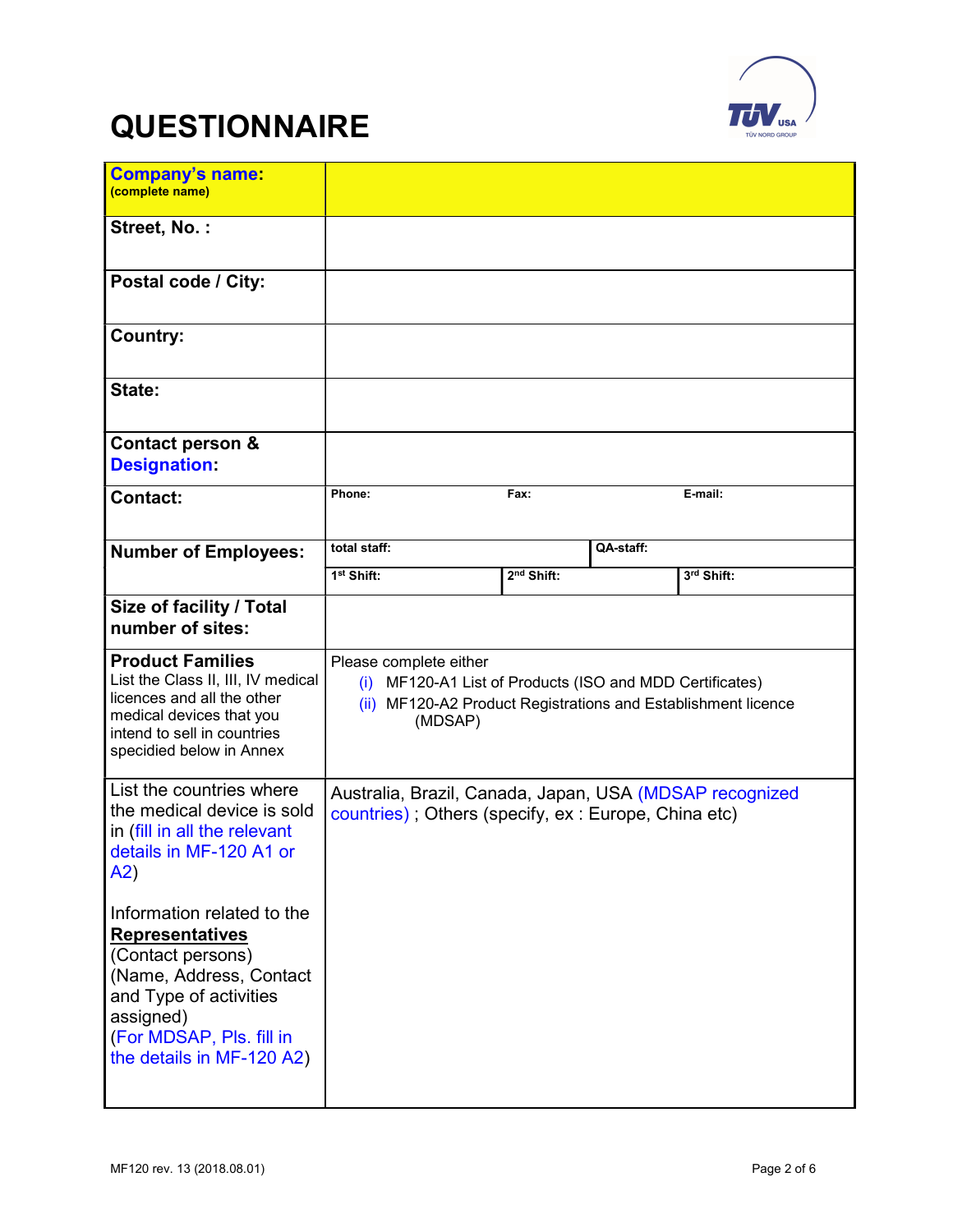



| <b>Manufacturing:</b><br>(If Subcontractors have                                                                                                                                                                                                                                                                                                                                     | Which parts of the manufacturing process are subcontracted /<br>outsourced: |  |
|--------------------------------------------------------------------------------------------------------------------------------------------------------------------------------------------------------------------------------------------------------------------------------------------------------------------------------------------------------------------------------------|-----------------------------------------------------------------------------|--|
| <b>Certifications, Please Attach to the</b><br>Questionnaire)                                                                                                                                                                                                                                                                                                                        | $\Box$ None                                                                 |  |
| Please specify clearly:                                                                                                                                                                                                                                                                                                                                                              | $\Box$ 100 % subcontracted                                                  |  |
| <b>Manufacturing</b>                                                                                                                                                                                                                                                                                                                                                                 | $\Box$ Manufacturing except labelling / packaging                           |  |
| <b>Processes IN-HOUSE</b><br>(eg molding, machining,                                                                                                                                                                                                                                                                                                                                 | $\Box$ Manufacturing except finishing                                       |  |
| welding, assembly etc)                                                                                                                                                                                                                                                                                                                                                               | $\Box$ Component manufacturing subcontracted                                |  |
| 1)                                                                                                                                                                                                                                                                                                                                                                                   |                                                                             |  |
|                                                                                                                                                                                                                                                                                                                                                                                      |                                                                             |  |
| 2)                                                                                                                                                                                                                                                                                                                                                                                   | □ Sterilization, Type of Sterilization:                                     |  |
| 3)                                                                                                                                                                                                                                                                                                                                                                                   |                                                                             |  |
| $\overline{a}$ $\overline{a}$ $\overline{a}$ $\overline{a}$ $\overline{a}$ $\overline{a}$ $\overline{a}$ $\overline{a}$ $\overline{a}$ $\overline{a}$ $\overline{a}$ $\overline{a}$ $\overline{a}$ $\overline{a}$ $\overline{a}$ $\overline{a}$ $\overline{a}$ $\overline{a}$ $\overline{a}$ $\overline{a}$ $\overline{a}$ $\overline{a}$ $\overline{a}$ $\overline{a}$ $\overline{$ | $\Box$ Coating / Painting / Anodizing                                       |  |
|                                                                                                                                                                                                                                                                                                                                                                                      |                                                                             |  |
|                                                                                                                                                                                                                                                                                                                                                                                      | $\Box$ Sub-assembly subcontracted                                           |  |
|                                                                                                                                                                                                                                                                                                                                                                                      |                                                                             |  |
|                                                                                                                                                                                                                                                                                                                                                                                      | $\Box$ Labelling / Packaging subcontracted                                  |  |
|                                                                                                                                                                                                                                                                                                                                                                                      |                                                                             |  |
|                                                                                                                                                                                                                                                                                                                                                                                      | $\Box$ Software Development subcontracted                                   |  |
|                                                                                                                                                                                                                                                                                                                                                                                      |                                                                             |  |
|                                                                                                                                                                                                                                                                                                                                                                                      | $\Box$ Manufacturing except:                                                |  |
|                                                                                                                                                                                                                                                                                                                                                                                      |                                                                             |  |
| <b>Additional Information:</b>                                                                                                                                                                                                                                                                                                                                                       |                                                                             |  |
|                                                                                                                                                                                                                                                                                                                                                                                      |                                                                             |  |
|                                                                                                                                                                                                                                                                                                                                                                                      |                                                                             |  |
|                                                                                                                                                                                                                                                                                                                                                                                      |                                                                             |  |
|                                                                                                                                                                                                                                                                                                                                                                                      |                                                                             |  |
|                                                                                                                                                                                                                                                                                                                                                                                      |                                                                             |  |
|                                                                                                                                                                                                                                                                                                                                                                                      |                                                                             |  |
|                                                                                                                                                                                                                                                                                                                                                                                      |                                                                             |  |
|                                                                                                                                                                                                                                                                                                                                                                                      |                                                                             |  |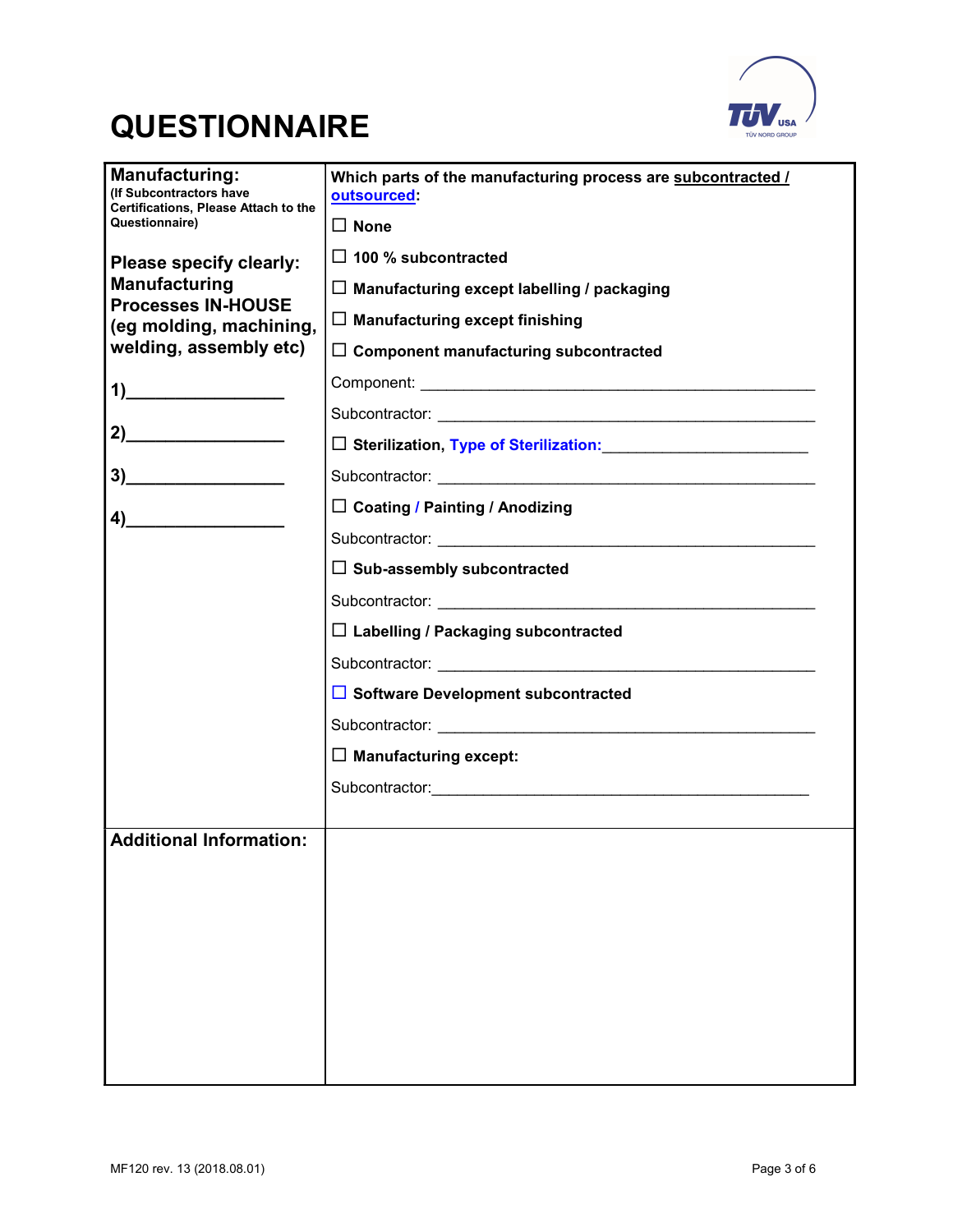

## **QUESTIONNAIRE**

| <b>Quality System</b><br>Information:                                                                                                                                                                                                                                                                                                                                                                                                                                  | $\Box$ Quality System is fully implemented                                                      |                        |           |            |
|------------------------------------------------------------------------------------------------------------------------------------------------------------------------------------------------------------------------------------------------------------------------------------------------------------------------------------------------------------------------------------------------------------------------------------------------------------------------|-------------------------------------------------------------------------------------------------|------------------------|-----------|------------|
|                                                                                                                                                                                                                                                                                                                                                                                                                                                                        | If no, what percent: %.                                                                         |                        |           |            |
| Exclusions: 7.3 (Design and<br>Development) (yes / no)                                                                                                                                                                                                                                                                                                                                                                                                                 |                                                                                                 |                        |           |            |
|                                                                                                                                                                                                                                                                                                                                                                                                                                                                        | $\Box$ Consultants used for Quality System implementation                                       |                        |           |            |
| Non-Applicabilities: (please<br>specify or mention the clauses                                                                                                                                                                                                                                                                                                                                                                                                         |                                                                                                 |                        |           |            |
| of ISO 13485)<br>$\overline{1}$ $\overline{1}$ $\overline{1}$ $\overline{1}$ $\overline{1}$ $\overline{1}$ $\overline{1}$ $\overline{1}$ $\overline{1}$ $\overline{1}$ $\overline{1}$ $\overline{1}$ $\overline{1}$ $\overline{1}$ $\overline{1}$ $\overline{1}$ $\overline{1}$ $\overline{1}$ $\overline{1}$ $\overline{1}$ $\overline{1}$ $\overline{1}$ $\overline{1}$ $\overline{1}$ $\overline{$                                                                  | $\Box$ Research, Design and Development are subcontracted                                       |                        |           |            |
|                                                                                                                                                                                                                                                                                                                                                                                                                                                                        |                                                                                                 |                        |           |            |
| $3)$ and $\overline{\phantom{a}3)$ and $\overline{\phantom{a}3)$ and $\overline{\phantom{a}3)$ and $\overline{\phantom{a}3)$ and $\overline{\phantom{a}3)$ and $\overline{\phantom{a}3)$ and $\overline{\phantom{a}3)$ and $\overline{\phantom{a}3)$ and $\overline{\phantom{a}3)$ and $\overline{\phantom{a}3)$ and $\overline{\phantom{a}3)$ and $\overline{\phantom{a}3)$                                                                                           | $\Box$ Sales / Marketing are subcontracted                                                      |                        |           |            |
| $\left( \begin{array}{ccc} 4) & \phantom{1} & \phantom{1} & \phantom{1} \\ \phantom{1} & \phantom{1} & \phantom{1} & \phantom{1} \\ \phantom{1} & \phantom{1} & \phantom{1} & \phantom{1} \\ \phantom{1} & \phantom{1} & \phantom{1} & \phantom{1} \\ \phantom{1} & \phantom{1} & \phantom{1} & \phantom{1} \\ \phantom{1} & \phantom{1} & \phantom{1} & \phantom{1} \\ \phantom{1} & \phantom{1} & \phantom{1} & \phantom{1} \\ \phantom{1} & \phantom{1} & \phantom$ |                                                                                                 |                        |           |            |
|                                                                                                                                                                                                                                                                                                                                                                                                                                                                        | $\Box$ Other departments subcontracted.                                                         |                        |           |            |
|                                                                                                                                                                                                                                                                                                                                                                                                                                                                        | If yes, which:                                                                                  |                        |           |            |
|                                                                                                                                                                                                                                                                                                                                                                                                                                                                        | Requested Scope (please specify the scope, subject to approval from the<br>Certification body): |                        |           |            |
|                                                                                                                                                                                                                                                                                                                                                                                                                                                                        |                                                                                                 |                        |           |            |
|                                                                                                                                                                                                                                                                                                                                                                                                                                                                        |                                                                                                 |                        |           |            |
| $Site$ <sub>----</sub>                                                                                                                                                                                                                                                                                                                                                                                                                                                 | $\Box$<br>Name:                                                                                 |                        |           |            |
|                                                                                                                                                                                                                                                                                                                                                                                                                                                                        | <b>Address:</b><br>$\mathsf{L}$                                                                 |                        |           |            |
|                                                                                                                                                                                                                                                                                                                                                                                                                                                                        |                                                                                                 |                        |           |            |
|                                                                                                                                                                                                                                                                                                                                                                                                                                                                        | $\Box$<br><b>Contact person &amp; Designation:</b>                                              |                        |           |            |
|                                                                                                                                                                                                                                                                                                                                                                                                                                                                        |                                                                                                 |                        |           |            |
|                                                                                                                                                                                                                                                                                                                                                                                                                                                                        | $\Box$ Function / Processes: (To include subcontracted processes too)                           |                        |           |            |
|                                                                                                                                                                                                                                                                                                                                                                                                                                                                        | $\Box$                                                                                          |                        |           |            |
|                                                                                                                                                                                                                                                                                                                                                                                                                                                                        | □                                                                                               |                        |           |            |
|                                                                                                                                                                                                                                                                                                                                                                                                                                                                        | □                                                                                               |                        |           |            |
|                                                                                                                                                                                                                                                                                                                                                                                                                                                                        |                                                                                                 |                        |           |            |
|                                                                                                                                                                                                                                                                                                                                                                                                                                                                        |                                                                                                 |                        |           |            |
| <b>Number of Employees:</b>                                                                                                                                                                                                                                                                                                                                                                                                                                            | total staff:                                                                                    |                        | QA-staff: |            |
|                                                                                                                                                                                                                                                                                                                                                                                                                                                                        | 1 <sup>st</sup> Shift:                                                                          | 2 <sup>nd</sup> Shift: |           | 3rd Shift: |
|                                                                                                                                                                                                                                                                                                                                                                                                                                                                        |                                                                                                 |                        |           |            |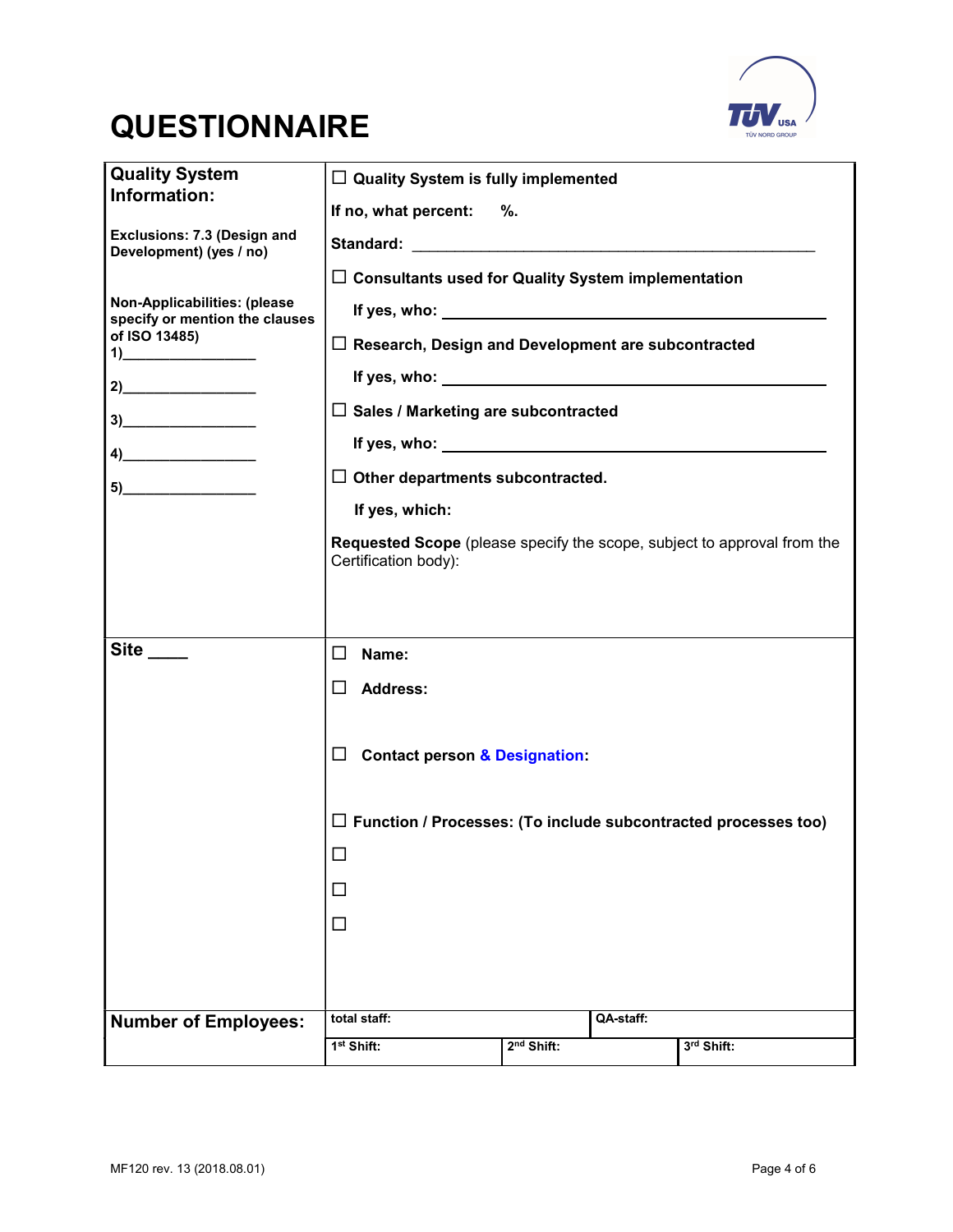



| Site                                                              | $\Box$<br>Name:                                                       |                        |           |            |
|-------------------------------------------------------------------|-----------------------------------------------------------------------|------------------------|-----------|------------|
|                                                                   | <b>Address:</b><br>$\Box$                                             |                        |           |            |
|                                                                   | Contact person & Designation:                                         |                        |           |            |
|                                                                   | $\Box$ Function / Processes: (To include subcontracted processes too) |                        |           |            |
|                                                                   | $\Box$                                                                |                        |           |            |
|                                                                   | $\Box$                                                                |                        |           |            |
|                                                                   | $\Box$                                                                |                        |           |            |
|                                                                   |                                                                       |                        |           |            |
|                                                                   | total staff:                                                          |                        | QA-staff: |            |
| <b>Number of Employees:</b>                                       | 1 <sup>st</sup> Shift:                                                | 2 <sup>nd</sup> Shift: |           | 3rd Shift: |
|                                                                   | 1 <sup>st</sup> Shift:                                                | 2 <sup>nd</sup> Shift: |           | 3rd Shift: |
| Note: Please use additional sheet if there are more than 02 sites |                                                                       |                        |           |            |
| <b>Additional Information / Comments:</b>                         |                                                                       |                        |           |            |
|                                                                   |                                                                       |                        |           |            |
|                                                                   |                                                                       |                        |           |            |
|                                                                   |                                                                       |                        |           |            |
|                                                                   |                                                                       |                        |           |            |
|                                                                   |                                                                       |                        |           |            |
|                                                                   |                                                                       |                        |           |            |
|                                                                   |                                                                       |                        |           |            |